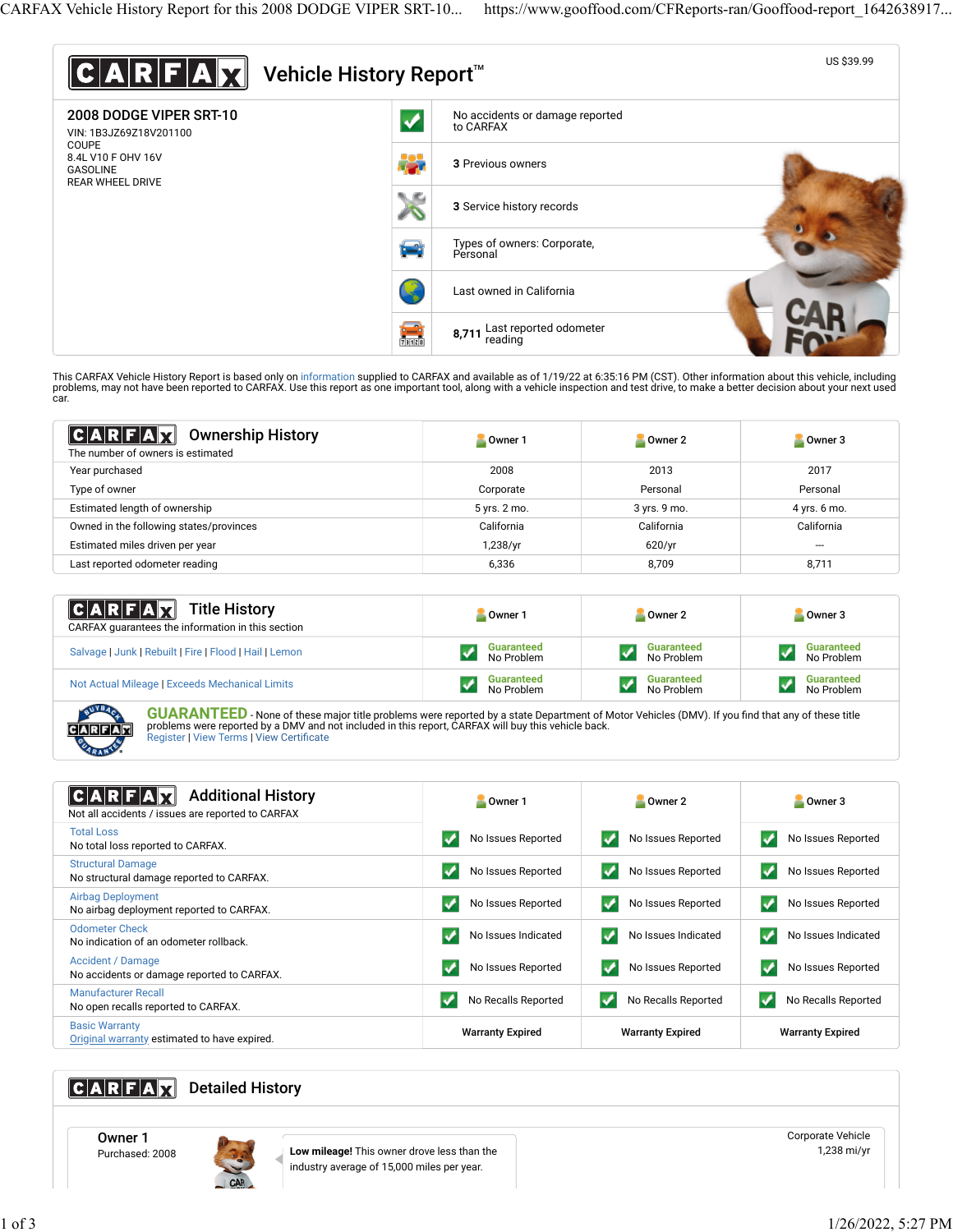CARFAX Vehicle History Report for this 2008 DODGE VIPER SRT-10... https://www.gooffood.com/CFReports-ran/Gooffood-report\_1642638917...

|                            | Mileage        | Source                                                                                                          |   | <b>Comments</b>                                                                                    |
|----------------------------|----------------|-----------------------------------------------------------------------------------------------------------------|---|----------------------------------------------------------------------------------------------------|
| 06/16/2008                 |                | <b>BMW</b> of Visalia<br>Visalia, CA<br>559-627-2737<br>bmwvisalia.com<br>$\sim$ 4.5 / 5.0 60 Verified Reviews  |   | Vehicle sold                                                                                       |
| 06/16/2008                 | $\overline{7}$ | 1,589 Customer Favorites<br><b>BMW</b> of Visalia<br>Visalia, CA<br>559-627-2737                                | ◟ | Vehicle serviced<br>- Pre-delivery inspection completed<br>- No-start/hard start condition checked |
|                            |                | bmwvisalia.com<br>$\sqrt{4.5/5.0}$ 60 Verified Reviews<br>1.589 Customer Favorites                              |   | - Battery replaced                                                                                 |
| 06/16/2008                 | 10             | California<br>Motor Vehicle Dept.<br>Madera, CA                                                                 |   | Odometer reading reported<br>- Titled or registered as corporate vehicle                           |
| 06/30/2008                 |                | California<br>Motor Vehicle Dept.<br>Madera, CA                                                                 |   | Title issued or updated<br>- First owner reported                                                  |
| 07/29/2008                 | 309            | <b>Bud Eberwein Automotive</b><br>Fresno. CA<br>559-268-6359<br>budeberwein.com/                                |   | Vehicle serviced<br>- Two wheel alignment performed<br>- Alignment performed                       |
| 07/31/2008                 |                | Sebring West Automotive<br>Fresno, CA<br>559-237-2244<br>4.8 / 5.0 16 Verified Reviews<br>11 Customer Favorites |   | Vehicle serviced                                                                                   |
| 06/14/2011                 | 4,270          | California<br><b>Inspection Station</b><br>Fresno, CA                                                           |   | <b>Failed emissions inspection</b>                                                                 |
| 07/24/2013                 | 6,336          | California<br><b>Inspection Station</b><br>Fresno, CA                                                           |   | Passed emissions inspection                                                                        |
| Owner 2<br>Purchased: 2013 |                | Low mileage! This owner drove less than the<br>industry average of 15,000 miles per year.                       |   | <b>Personal Vehicle</b><br>$620$ mi/yr                                                             |
| Date                       | Mileage        | Source                                                                                                          |   | Comments                                                                                           |
| 08/29/2013                 | 6,342          | California<br>Motor Vehicle Dept.<br>Fresno, CA                                                                 |   | Odometer reading reported                                                                          |
| 09/30/2013                 |                | California<br>Motor Vehicle Dept.<br>Fresno, CA                                                                 |   | Title issued or updated<br>- New owner reported                                                    |
| 04/18/2015                 | 7,625          | California<br><b>Inspection Station</b>                                                                         |   | Passed emissions inspection                                                                        |
| 06/21/2017                 | 8,709          | California<br><b>Inspection Station</b>                                                                         |   | Passed emissions inspection                                                                        |
|                            |                |                                                                                                                 |   | Personal Vehicle                                                                                   |
| Owner 3<br>Purchased: 2017 |                |                                                                                                                 |   |                                                                                                    |
| Date                       | Mileage        | Source                                                                                                          |   | <b>Comments</b>                                                                                    |
| 06/23/2017                 | 8,711          | California<br>Motor Vehicle Dept.<br>Portola, CA                                                                |   | Odometer reading reported                                                                          |
| 07/24/2017                 |                | California<br>Motor Vehicle Dept.<br>Portola, CA                                                                |   | Title issued or updated<br>- New owner reported                                                    |